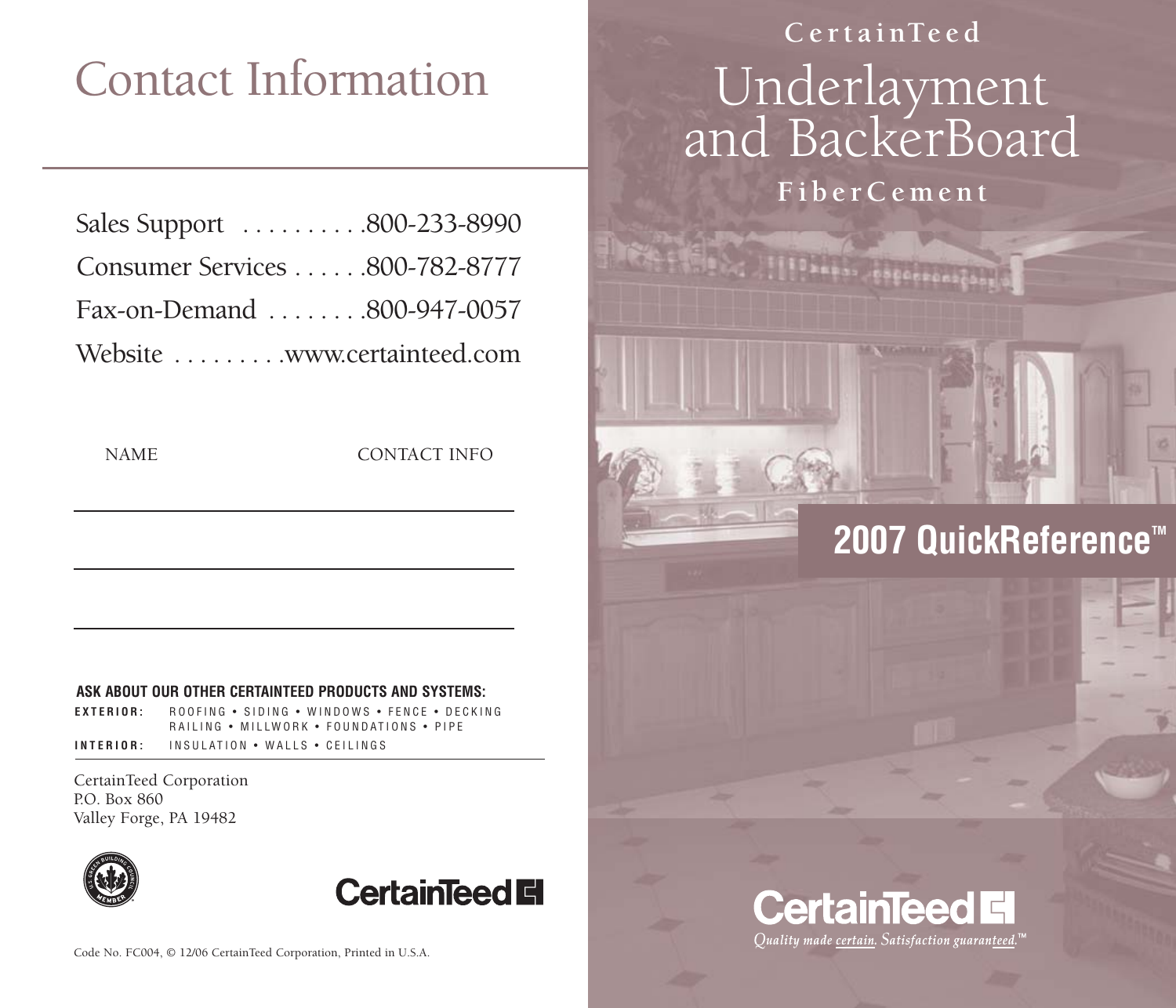| Product Performance Comparison 8 |
|----------------------------------|
| Installation Tips 10             |
| Specific Installation 13         |
| Finishing with Tile 16           |
| Selling up to CertainTeed        |
| Underlayment & BackerBoard 18    |



For complete installation information, see Underlayment and BackerBoard Installation Instructions (FC002).

### Contents Product Background

- Subflooring is a structural element, generally unsuitable as a base for ceramic tile. So, underlayment is installed over the subfloor to provide a smooth, water-resistant, durable surface on which finish flooring can be installed. Underlayment also is installed for optimum performance of countertops in conjunction with tile.
- BackerBoard has the same objective as underlayment, but is installed on vertical surfaces, such as for bath and shower walls, that are to be tiled or otherwise covered.
- Moisture can potentially infiltrate the grout line and cause damage to gypsum-based wallboard.



3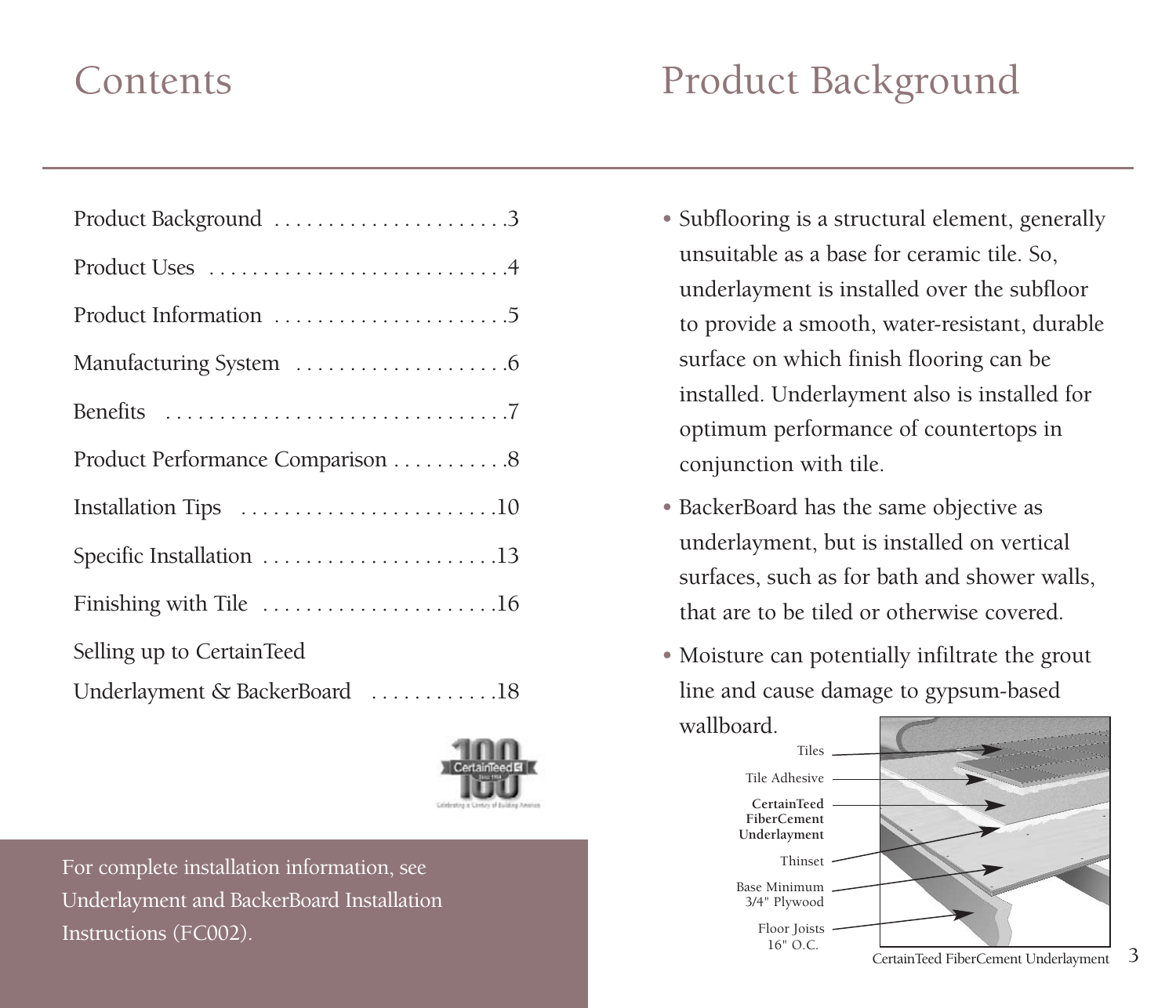### Product Uses

### CertainTeed Underlayment & BackerBoard Product Information

### Interior applications

#### Underlayment

Install under ceramic tile for interior floors:

- Kitchens Foyers
	-

- 
- Bathrooms Mud rooms

Also use under ceramic tile for countertops.

#### BackerBoard

Install behind ceramic tile for interior walls:

• Kitchens • Bathrooms



CertainTeed FiberCement BackerBoard

### 1/4" (nominal) Underlayment

| <b>SKU</b> | <b>SIZE</b>    | WEIGHT/<br>SQ.FT. | PIECES/<br>UNIT |
|------------|----------------|-------------------|-----------------|
| 10200/000  | $3' \times 5'$ | $1.8$ lbs.        | 85              |
| 10202/000  | $4' \times 4'$ | $1.8$ lbs.        | 85              |
| 10203/000  | $4' \times 8'$ | $1.8$ lbs.        | 50              |

### 1/2" (nominal) BackerBoard

10201/000 3' x 5' 3.2 lbs. 50

#### Product Testing

Complies with ASTM C1288 and ASTM C1185 Tested to ANSI 118.9

Flame Spread/Smoke Development

ASTM E84 test results: Flame Spread: 0 Smoke Development: 5

Shear Bond Strength (latex/portland cement) Greater than 280 psi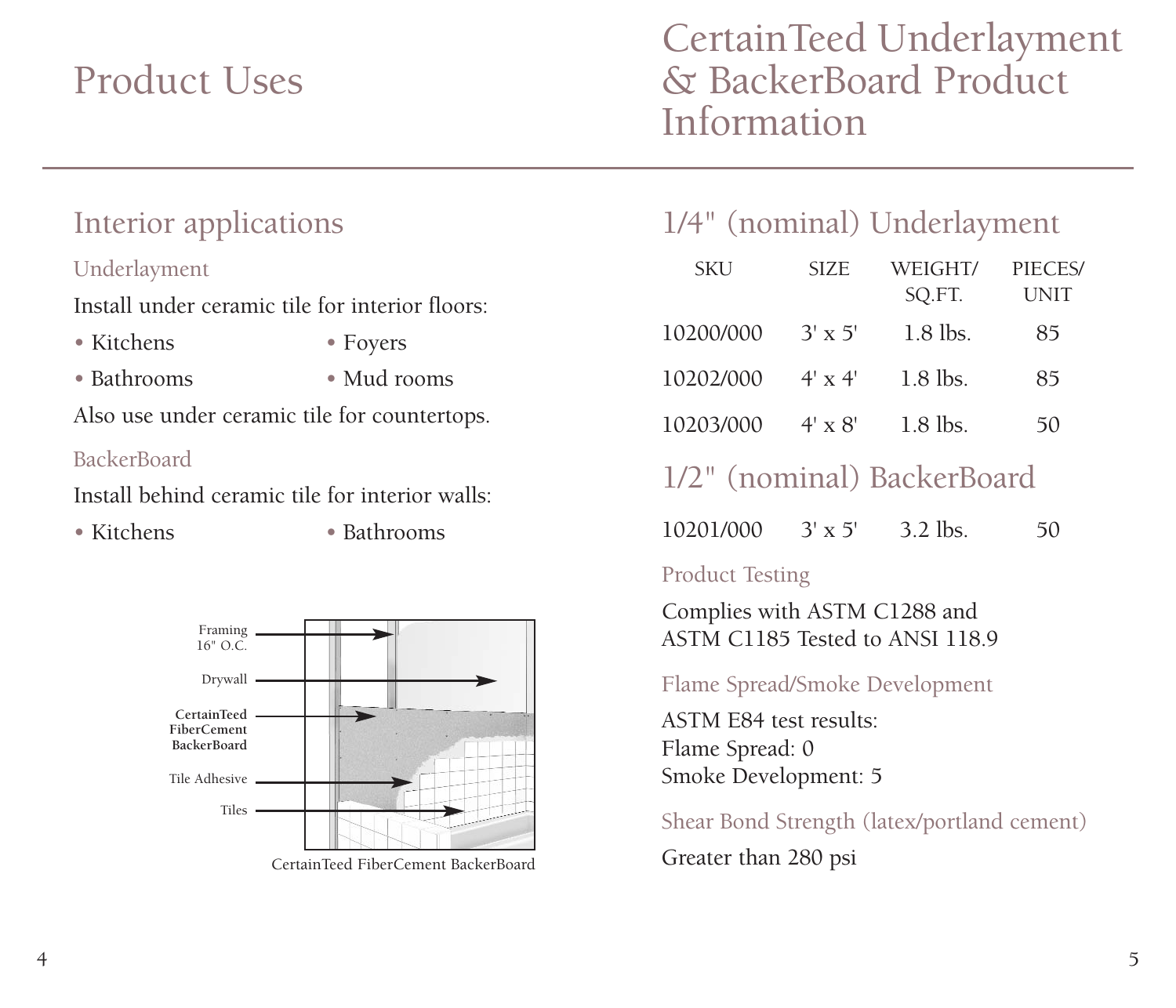### Proprietary CertainTeed Benefits Manufacturing System

Exceptional performance characteristics:

- Denser product for longer "open" time; mortar stays fresher
- Dimensional stability, crucial for achieving flat surfaces
- Tougher product, less likely to fracture on impact and when scoring and snapping
- Smoother surface and edges for easier installation
- No fiber glass mesh to deal with
- Won't flake or crumble when cut
- Factory-applied nailing pattern
- Lighter weight versus competitive mesh boards
- Strongest flexural strength in the industry
- Proprietary patented environmentallyfriendly formula

| <b>CertainTeed</b>                                 | A leader in building products<br>since 1904, we stand behind<br>these two products                  |
|----------------------------------------------------|-----------------------------------------------------------------------------------------------------|
| Consistent quality                                 | A more uniform and<br>dimensionally stable product<br>that does not crack or crumble<br>when nailed |
| Easy installation                                  | Our pre-printed nail pattern<br>makes installation easier                                           |
| High density                                       | Resists moisture better<br>and won't rot or deteriorate                                             |
| $1/2$ " nominal<br>thickness<br><b>BackerBoard</b> | Makes transition to 1/2"<br>drywall easier                                                          |
| High durability                                    | Impervious to wood-boring<br>insects                                                                |
| Class $1(A)$<br>Fire Rating                        | Will not burn                                                                                       |
| Outstanding<br>warranties                          | 20-year limited warranty<br>with SureStart™ warranty<br>protection                                  |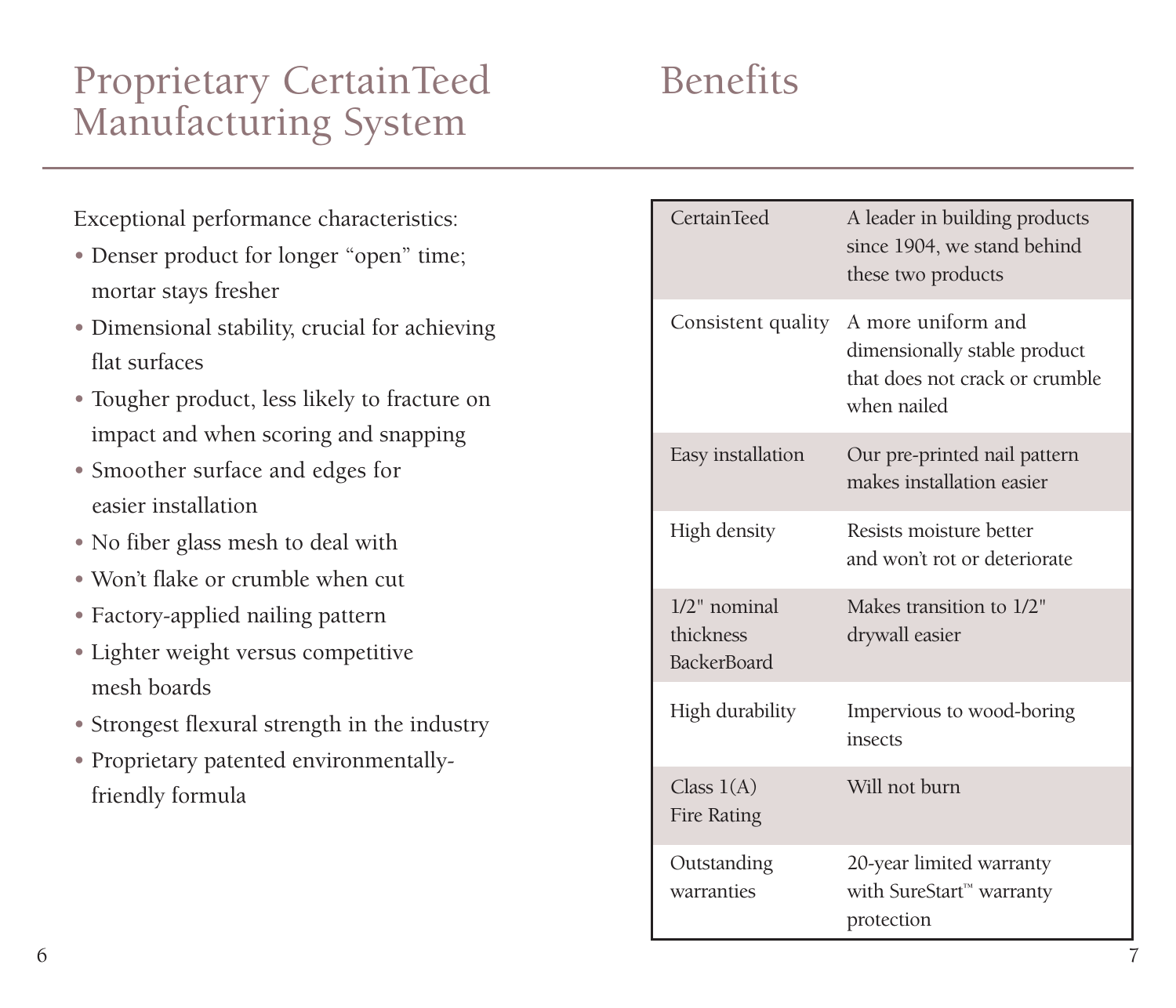### Product Performance Comparison

| Feature/Benefit                                      | CertainTeed<br>Underlayment<br>& BackerBoard | OSB<br>or<br>Gypsum | Cement Board |
|------------------------------------------------------|----------------------------------------------|---------------------|--------------|
| Suitable for high moisture areas                     | Yes                                          | No                  | <b>Yes</b>   |
| Built-in moisture resistance                         | Yes.                                         | No                  | No           |
| Class $1(A)$ fire rating                             | Yes                                          | N <sub>o</sub>      | No           |
| Lightweight                                          | <b>Yes</b>                                   | <b>Yes</b>          | No           |
| 20-year warranty                                     | <b>Yes</b>                                   | No                  | Yes          |
| Non-abrasive to fixtures                             | <b>Yes</b>                                   | <b>Yes</b>          | No           |
| Dimensionally stable                                 | <b>Yes</b>                                   | <b>Yes</b>          | <b>Yes</b>   |
| Easy to cut and fasten                               | <b>Yes</b>                                   | <b>Yes</b>          | No           |
| Accepts mortar/mastic                                | Yes                                          | Yes                 | Yes          |
| Highest flexural strength<br>for job-site durability | <b>Yes</b>                                   | No                  | No           |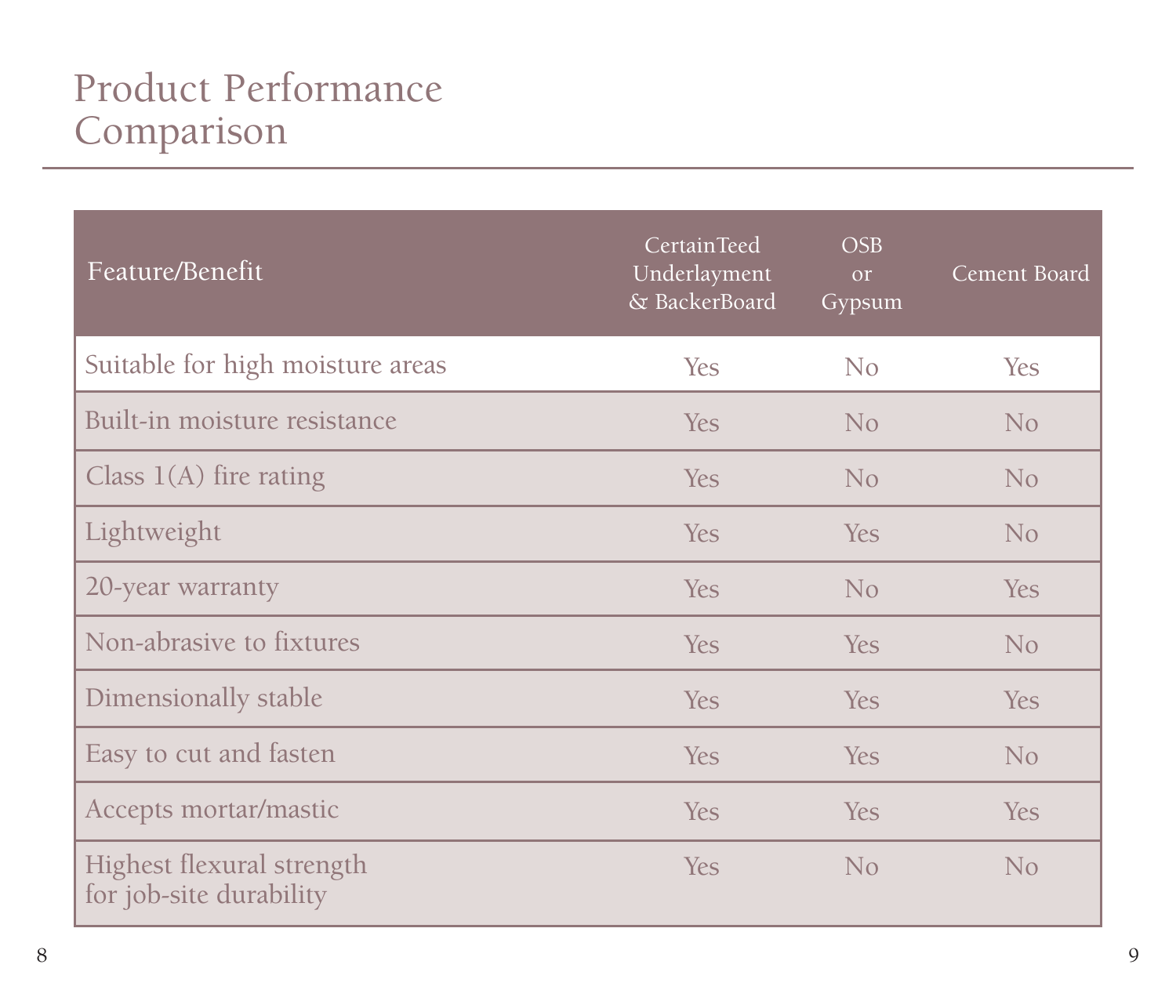### Installation Tips

### Storage and handling

- Keep panels clean, dry and protected from the weather
- Store on a smooth, flat surface, not on the ground
- If product becomes wet, allow it to dry before installation

### Safety

• Wear safety glasses and mask when cutting with a circular saw; in poorly ventilated areas, wear a NIOSH/MSHAapproved respirator with HEPA cartridge



### **Cutting**

- Score with a carbidetipped scoring tool and snap upward against a straight edge. For small holes, use a hole saw, or score the perimeter of the opening desired and knock out piece with a hammer
- Use electric or pneumatic shears made for fiber cement siding
- For circular saw cutting, use a wet saw



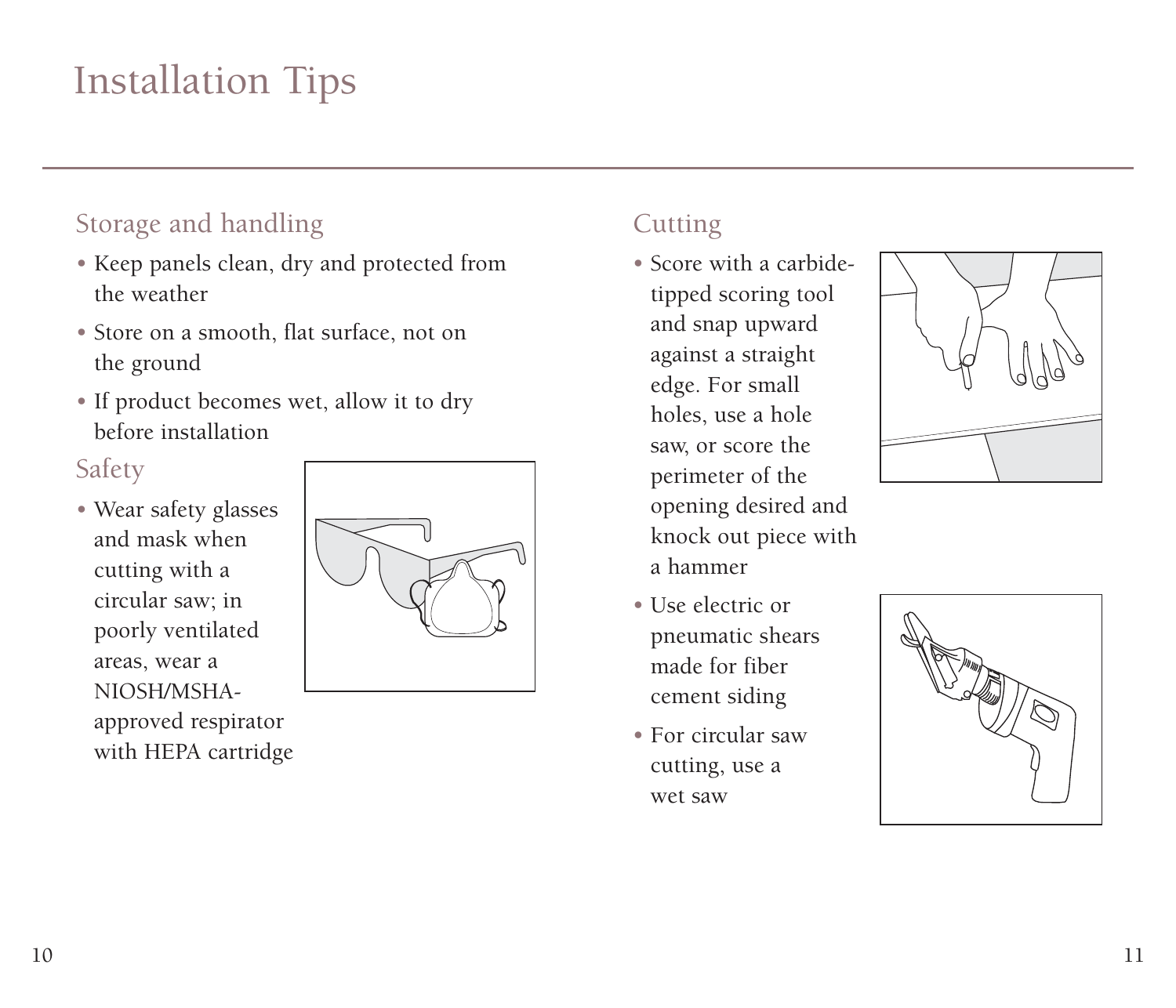### Installation Tips

## Specific Installation

### Approved mortars

- Setting backer Standard dryset or latex/acrylic modified thinset or mastic
- Setting tile Latex/acrylic modified thinset or mastic

### Joint tape

• 2" wide alkali-resistant fiber glass reinforcing tape

#### Fasteners

- Hot-dipped galvanized roofing or stainless steel nails; length depends on installation (see *Specific Installation*, beginning on page 13)
- Corrosion-resistant screws
- On vertical applications, nails must penetrate 1-1/2" into a framing member
- Fasteners for floor applications must fully penetrate subfloor material

### Floors

- Subfloor must be structurally sound, clean, flat and code-compliant
- New construction: use minimum 3/4" plywood over maximum joist spacing of 16" o.c. (Observe local building codes)
- Remodeling: remove floor coverings, replace damaged boards, tighten floor as necessary
- Stagger all joints, length and width
- Leave 1/4" gap at walls and cabinet bases for expansion (do not fill with mortar)
- In wet areas, protect framing with a moisture barrier
- Keep fasteners 3/8" from panel edges and 2" in from corners
- Can be installed over vinyl composite tile (VCT) that is in good condition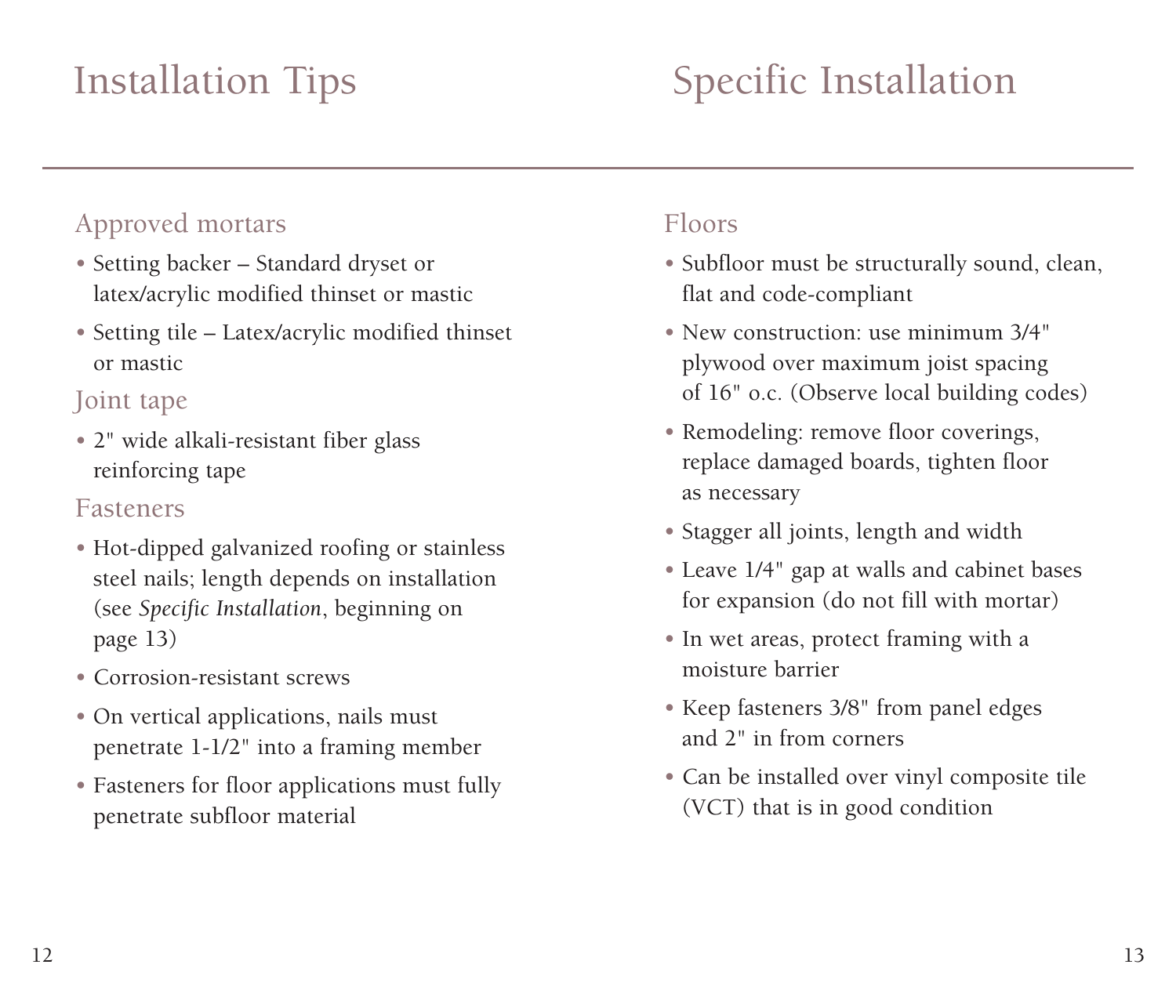## Specific Installation

#### Countertops

- Cabinets must be level and secured
- Minimum of 1/2" plywood securely fastened across cabinet over 16" o.c. supports
- Use single sheet across cabinet span
- Do not align joints with plywood
- Ends and edges should be supported by frame
- Around sink, protect framing with a moisture barrier
- Apply 3/32" thick dryset to substrate and seat board evenly
- Leave 1/8" gap between board edges
- Nail with 1" hot-dipped galvanized roofing nails, 8" o.c.
- Keep fasteners 3/8" from panel edges and 2" in from corners

### Walls

- Ensure that framing is sound and code-compliant; wall should be plumb
- Studs must be straight and spaced 16" o.c.; corners for tubs and showers must be braced
- In wet areas, protect framing with a moisture barrier
- Panel edges must have full perimeter edge support on framing members
- Nail to framing with 1-1/2" hot-dipped galvanized or stainless steel roofing nails
- Leave 1/8" gap between horizontal and vertical board edges
- Use score and snap methods where pop-outs needed
- Keep fasteners 3/8" from panel edges and 2" in from corners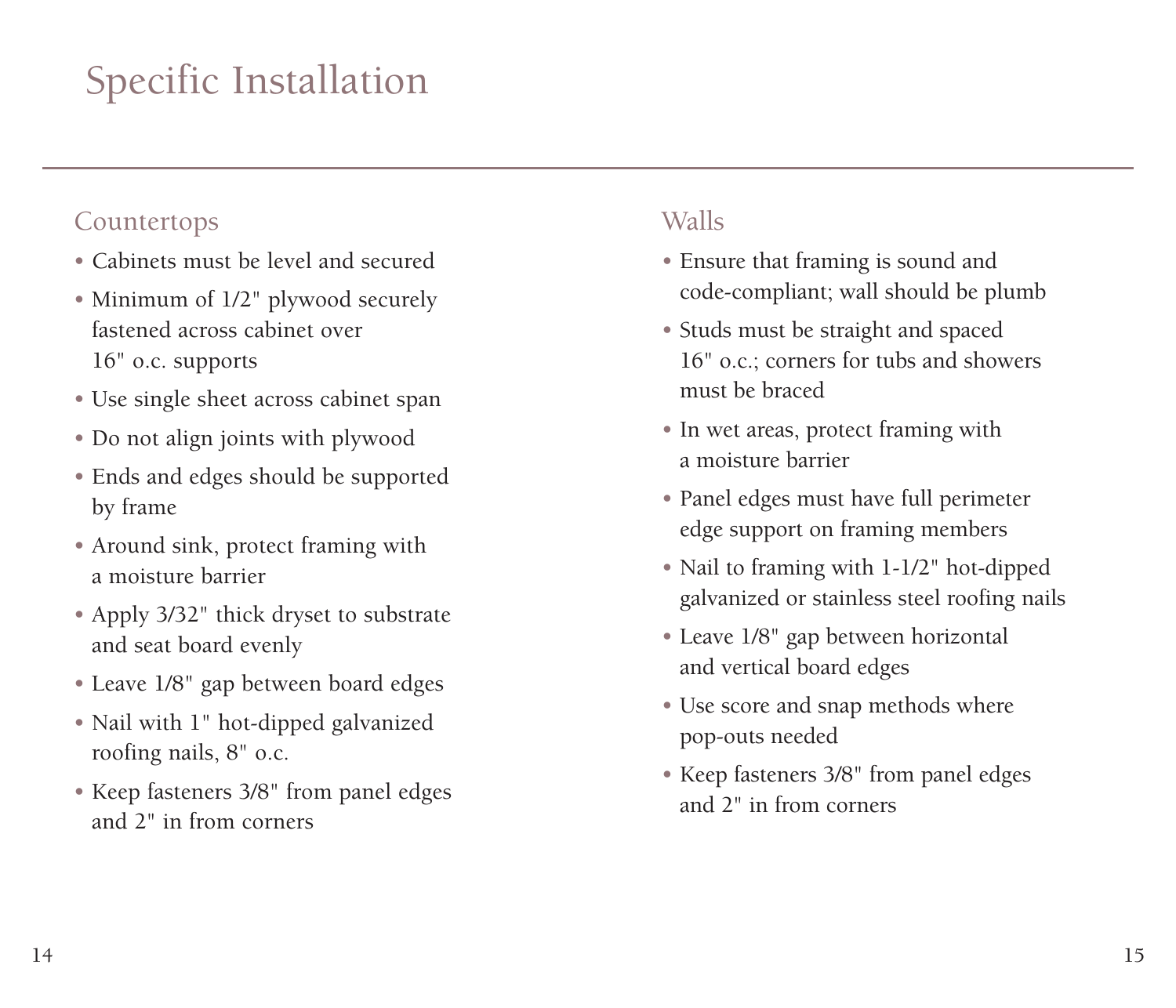## Finishing with Tile

### Joint preparation

- With the same mortar used to set the tile, fill joints except where corners meet: floor/wall, wall/ceiling, inside/outside corners
- Bed the fiber glass tape into the wet mortar and level
- Ceramic tile should meet ANSI A137.1 strength standards

### Tile setting

- Wipe/mop surface with wet cloth to remove dirt and dust
- Use acrylic-modified thinset for setting tile
- Follow mortar and tile manufacturers' installation instructions
- Spread mortar with notched trowel in one direction
- Place, twist and press tiles into wet mortar

#### Grouting

• Allow a minimum of 24 hours before grouting or walking on tiles